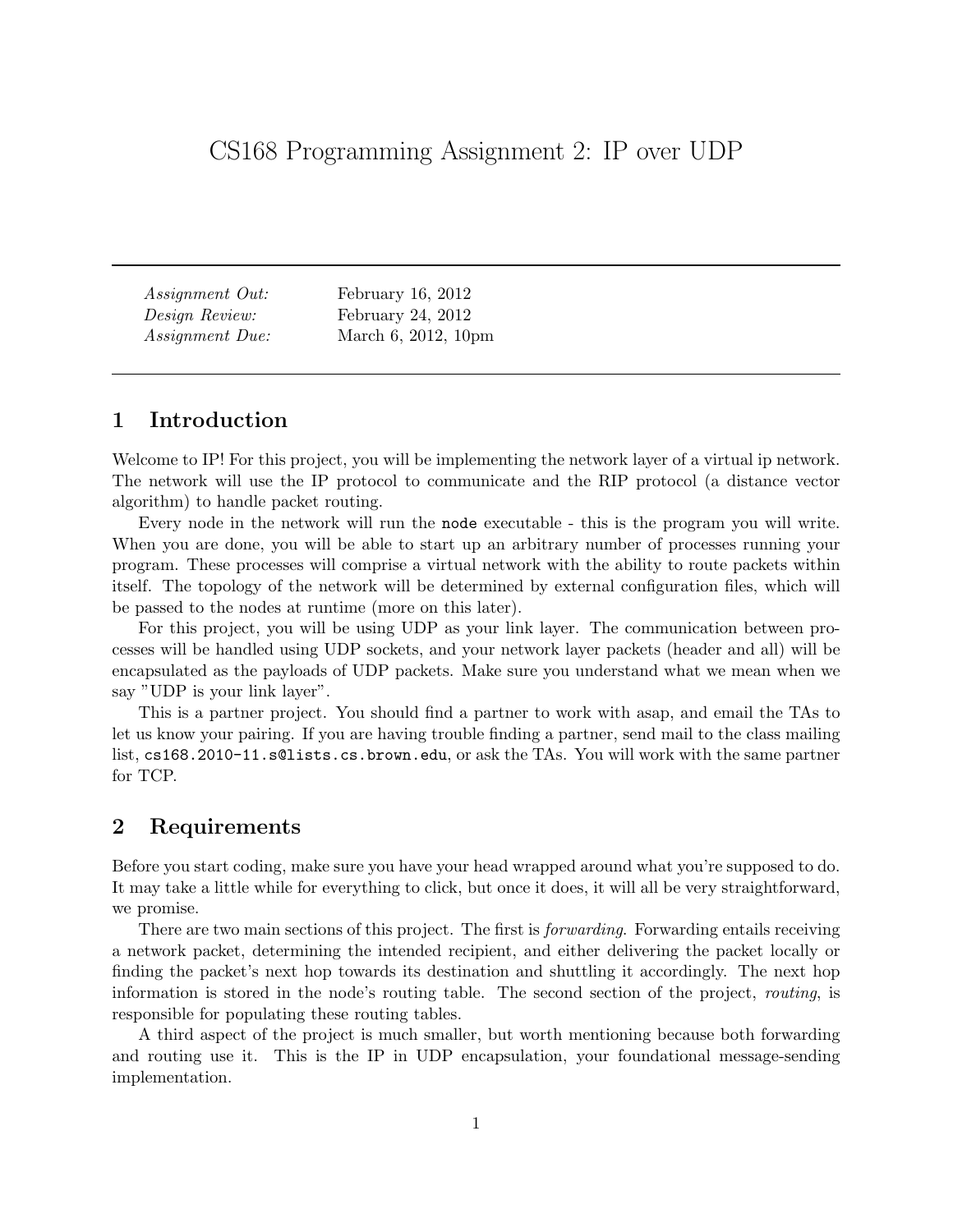Files you will need to bootstrap your network are available in /course/cs168/pub/ip/. Write a network topology file (we've supplied two examples) describing the virtual topology of your intended network. After running our script net2lnx on the topology file, you'll have a link file for each node. You will run your process, which must be called node, for each virtual node. Your node executable must accept the name of that node's link file as its first argument on the command line.

## 3 Implementation

Upon initialization, your nodes will begin running RIP on their specified links. Each node will also support a simple command line interface, described below, to bring links up and down as well as send packets. When IP packets arrive at their destination, if they aren't RIP packets, you should simply print them out in a helpful way. In the next assignment, you'll deliver them to your TCP implementation (the transport layer of your network).

### 3.1 Forwarding

You will use UDP as your link layer for this project. When a node comes up, it will read in a link (.lnx) file. The .lnx file contains one line for each of the node's neighbors, specifying the parameters of the connection between the node and that neighbor. The node will open one interface (a UDP socket) for each neighbor, and will use these interfaces to send and receive messages.

All of the IP packets a node sends should be encapsulated as payloads of UDP packets that will be sent over these sockets. You must observe an Maximum Transfer Unit (MTU) of 1400 bytes; this means you must never send a UDP (link layer) packet larger than 1400 bytes. However, be liberal in what you accept. Read link layer packets into a 64k buffer, since that's the largest allowable IP packet. To enforce the concept of the network stack and to keep your code clean, we require you to provide an api to your link layer rather than directly make UDP socket calls from your forwarding code. For example, define a struct containing information about a link's UDP socket and the virtual IP addresses/ports associated with it, and pass one as a parameter to your api functions which wrap around your actual socket calls.

The IP packet header is available in  $\langle$ netinet/ip.h $>$  as struct iphdr. Those of you not using  $C/C++$  may use /usr/include/netinet/ip.h or other sources as a reference for crafting your headers. Although you are not required to send packets with IP options, you must be able to accept packets with options (ignoring the options). Your network layer will read packets decapsulated from your link layer (the UDP sockets), then decide what to do with the packet: local delivery or forwarding.

You will need to write an interface between your network layer and upper layers for local delivery. In this project, some of your packets need to be handled as RIP; any others will simply be printed. In the next project, you'll be passing packets up to your TCP implementation. These decisions are based on the protocol field of the IP packet header. Use a value of 200 for RIP data, and a value of 0 for the test data from your send command, described below. We ask you to design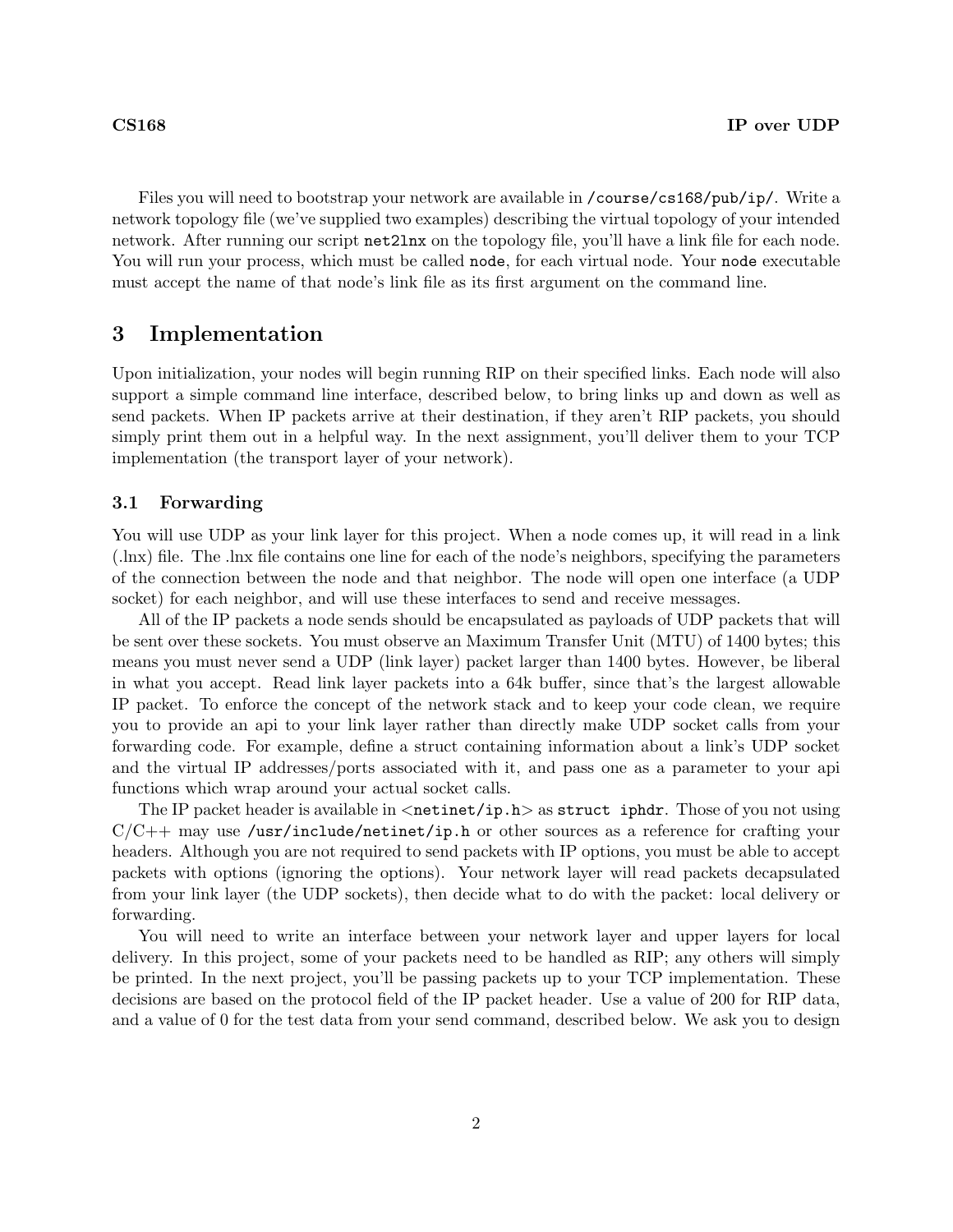and implement an interface that allows an upper layer to register a  $\textit{handler}^1$  $\textit{handler}^1$  for a given protocol number. We'll leave its specifics up to you.

Even without a working RIP implementation, you should be able to run and test simple forwarding, as well as local packet delivery. Try creating a static network (for example, by hardcoding the routing tables) and make sure that your forwarding works. Send data from one node to another one that requires some amount of forwarding. Integration will go much smoother this way.

### 3.2 Routing - RIP

The second part of this assignment requires you to implement routing using the RIP protocol described in class.

You *must* adhere to the following packet format for exchanging RIP information:<sup>[2](#page-2-1)</sup>

```
uint16_t command;
uint16_t num_entries;
struct {
  uint32_t cost;
 uint32_t address;
} entries[num_entries];
```
command will be 1 for a request of routing information, and 2 for a response. num entries will not exceed 64 (and must be 0 for a request command). cost will not exceed 16; in fact, we will define infinity to be 16. address will be an IPv4 address.

As with all network protocols, all fields must be sent on the wire in network byte order. Remember to convert them back to host byte order once they are pulled off of the wire.

Once a node comes online, it must send a request for routing information on each of its interfaces. Additionally, a node must send an update of its routing information on each interface every 5 seconds. An entry in a node's routing table should expire if it has not been refreshed in  $12$  seconds<sup>[3](#page-2-2)</sup>. If a link goes down, then the network should be able to recover by finding alternate routes to the ones that use that link.

As part of the routing algorithm, you are required to implement split horizon with poisoned reverse, as well as triggered updates. The lecture slides are a good source of info about these.

### 3.3 Driver

Your driver program, node, will be used to demonstrate all features of the network. node must support the following commands.

interfaces Print information about each interface, one per line.

<span id="page-2-0"></span><sup>&</sup>lt;sup>1</sup>Suggested C prototypes (where the declaration of interface  $\pm$  is up to you):

typedef void (\*handler\_t)(interface\_t \*, struct ip \*);

void net register handler(uint8\_t protocol\_num, handler\_t handler);

<span id="page-2-1"></span><sup>&</sup>lt;sup>2</sup>If you are writing in C or C++, consider using flexible array members for allocation of your packet structure

<span id="page-2-2"></span><sup>&</sup>lt;sup>3</sup>When testing your project, feel free to mess with these intervals to assist in debugging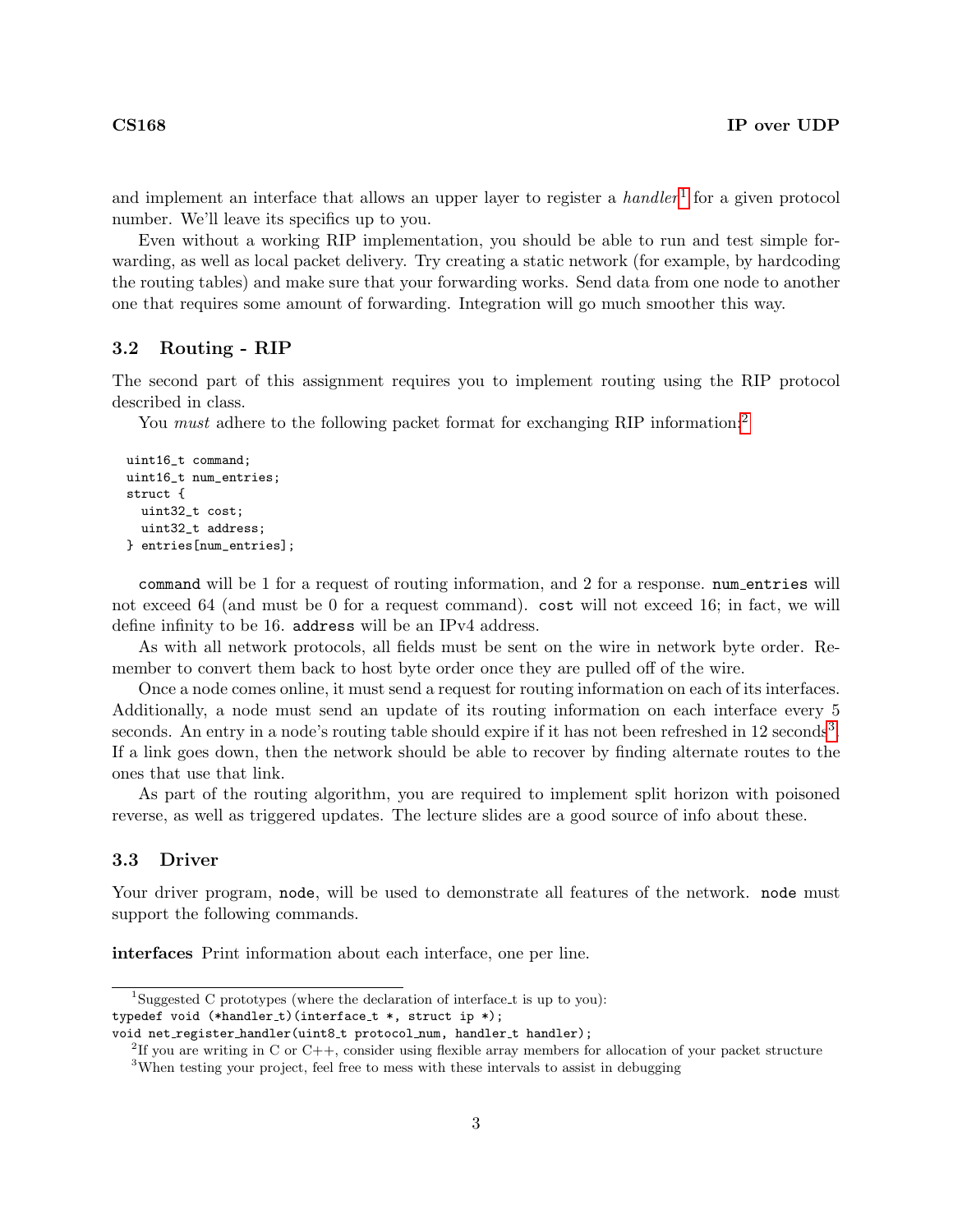routes Print information about the route to each known destination, one per line.

down integer Bring an interface "down".

- up integer Bring an interface "up" (it must be an existing interface, probably one you brought down)
- send vip proto string Send an IP packet with protocol proto (an integer) to the virtual IP address  $vip$  (dotted quad notation). The payload is simply the characters of *string* (as in snowcast, do not null-terminate this).

Feel free to add any additional commands to help you debug or demo your system, but these are the commands we will test. We recommend you spend some time playing with the reference implementation to make sure the behavior of your driver is exactly to spec.

## 4 Getting Started

We've created a few tools that you can (and should) use to help you with your project. They are available in

/course/cs168/pub/ip/

### 4.1 Bootstrap Scripts

- net2lnx A tool to convert a .net file into a series of .lnx files that each node can read separately.
- runNode Takes a .lnx file as input and runs that node, ssh-ing to the remote machine it is specified to run on, if necessary.
- runNodeWin runNode, but in a different xterm window.
- runNetwork Given a .net file, starts all nodes that are part of that network. Much more convenient than starting all nodes manually!

## 4.2 Sample Networks

- AB.net Simple network with two nodes.
- loop.net More complicated network with the following shape:

```
src -- srcR -- short -- dstR -- dst
      | |
      \-- long1 -- long2 -/
```
A useful test for routing is to start the network and make sure src goes to dst through short. Then stop the short node and see what happens.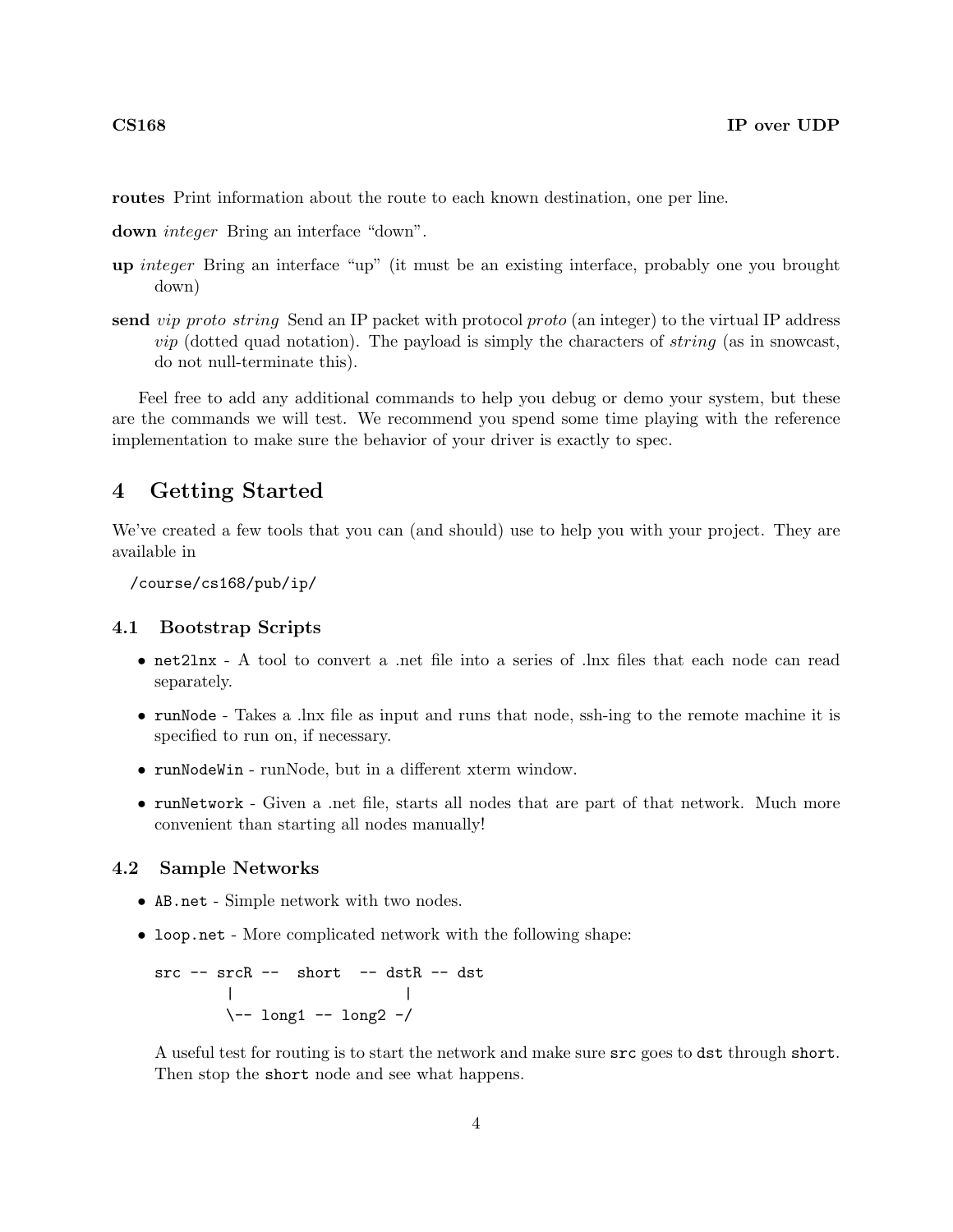## 4.3 C support code / Utilities

We provide some utilities in the util folder to assist you with the more mundane and less instructive portions of the project.

- parselinks.c parselinks.h Functions to parse a .lnx file into a list of links. Non-C users can look at this for reference.
- Debugging: dbg.c dbg.h dbg\_modes.h colordef.h. Print colored debugging messages. You can enable and disable categories of messages based on the environment variable DBG\_MODES. See node.c for an example of how to use them in your code. By default, runNode enables all possible debugging messages. If you want to enable only, say, net layer and routing messages, then you can run:

./runNode file.lnx net,route

See dbg\_modes.h for a full list of debugging modes - feel free to add your own!

- IP checksum calculation: ipsum.c ipsum.h. Use this function to calculate the checksum in the IP header for you.
- Linked list: list.c list.h, a very simple linked list. parselinks.c uses it to return a list of information about the links from a .lnx file. You are welcome to use the list for other aspects of your project, or modify it, or not use it, as you see fit.
- Hash table: We recommend you use the glib hash table when you need a hash table you can find the docs at <http://developer.gnome.org/glib/unstable/glib-Hash-Tables.html>. Include it from <glib.h>, and pass the flags

-I/usr/include/glib-2.0 -I/usr/lib/glib-2.0/include -lglib-2.0

to gcc so it can find and link to the library. You are welcome to use a different hash table implementation instead, as long as it is a completely generic hash table.

## 4.4 Reference Implementation

A reference implementation of the project is available in /course/cs168/pub/ip/node. Copy the executable into your project directory, then do:

./runNetwork loop.net

and watch it run!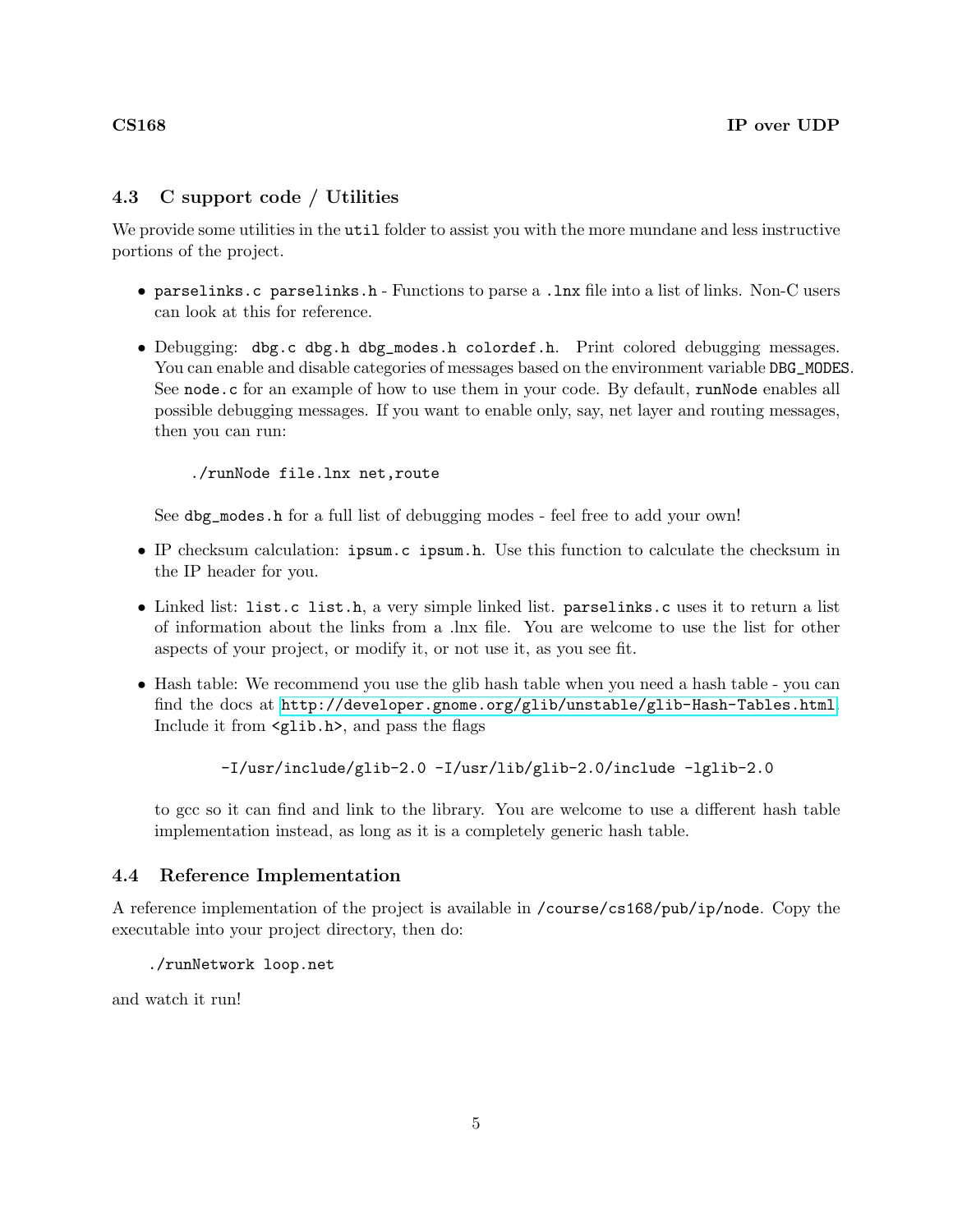# 5 .lnx Files

The usage of the .lnx files can be a little confusing, largely because they mix real hosts and ports with virtual ip addresses. .lnx files are structured so that each line represents a connection with another node in the network; if a .lnx file has two lines, the node that runs it will have two immediate neighbors in the network.

A line in a .lnx file looks like:

```
<host>:<port> <virtual ip address> <host>:<port> <virtual ip address>
```
where the first  $\langle \text{host}\rangle$ :  $\langle \text{port}\rangle$   $\langle \text{virtual ip address}\rangle$  triple represents the local end of the connection, and the second triple represents the remote end of the connection. A line that reads

### localhost:17001 10.116.89.157 localhost:17000 10.10.168.73

indicates that the local end of the connection will run on localhost on port 17001, with the virtual ip address 10.116.89.157; the remote end of the connection will be run on localhost on port 17000, with the virtual ip address 10.10.168.73. These virtual ip addresses are what you will use for routing packets, and exist to simulate a multi-machine network where every node has a different ip address. The host-port pairs are the info that you will use when actually creating your UDP sockets.

## 6 Getting Help

This project isn't intended to be painful, and you have many resources to help you. Make sure you've read this handout and really understand what we mean when we say that UDP is your virtual network's link layer. The mailing list (cs168@cs.brown.edu) is always a good place to get help on general topics, and the TAs will, of course, be holding TA hours.

Make sure that you work together with your group partner, and try to split the project up so that neither of you has too much to handle. An obvious way to split things up is for one person to implement routing (RIP) and the other to be responsible for everything else (packet forwarding, send/recv interface, etc), but you can do whatever you feel is appropriate. It will not be possible for you to go off into separate rooms, implement your half, and "just hook them up." You should work together, there is a lot that should be designed together. The routing table is the most obvious example.

We recommend a revision control system such as Git so that you can update each other periodically (commit often, but only when the build succeeds!). We are going to give out github repos to teams. Register accounts with github and email the account names to the tas. These repos are private and you are not allowed to share code with other groups. You can talk to other groups about concepts, algorithms, etc., but each group's code must be their own.

Finally, each group will have a mentor TA. This means that you'll have one of the three TAs as your group's advisor. You'll need to set up an appointment to meet with your mentor TA for some time this week to discuss the project design. Once you've got the ok on this, you should stay